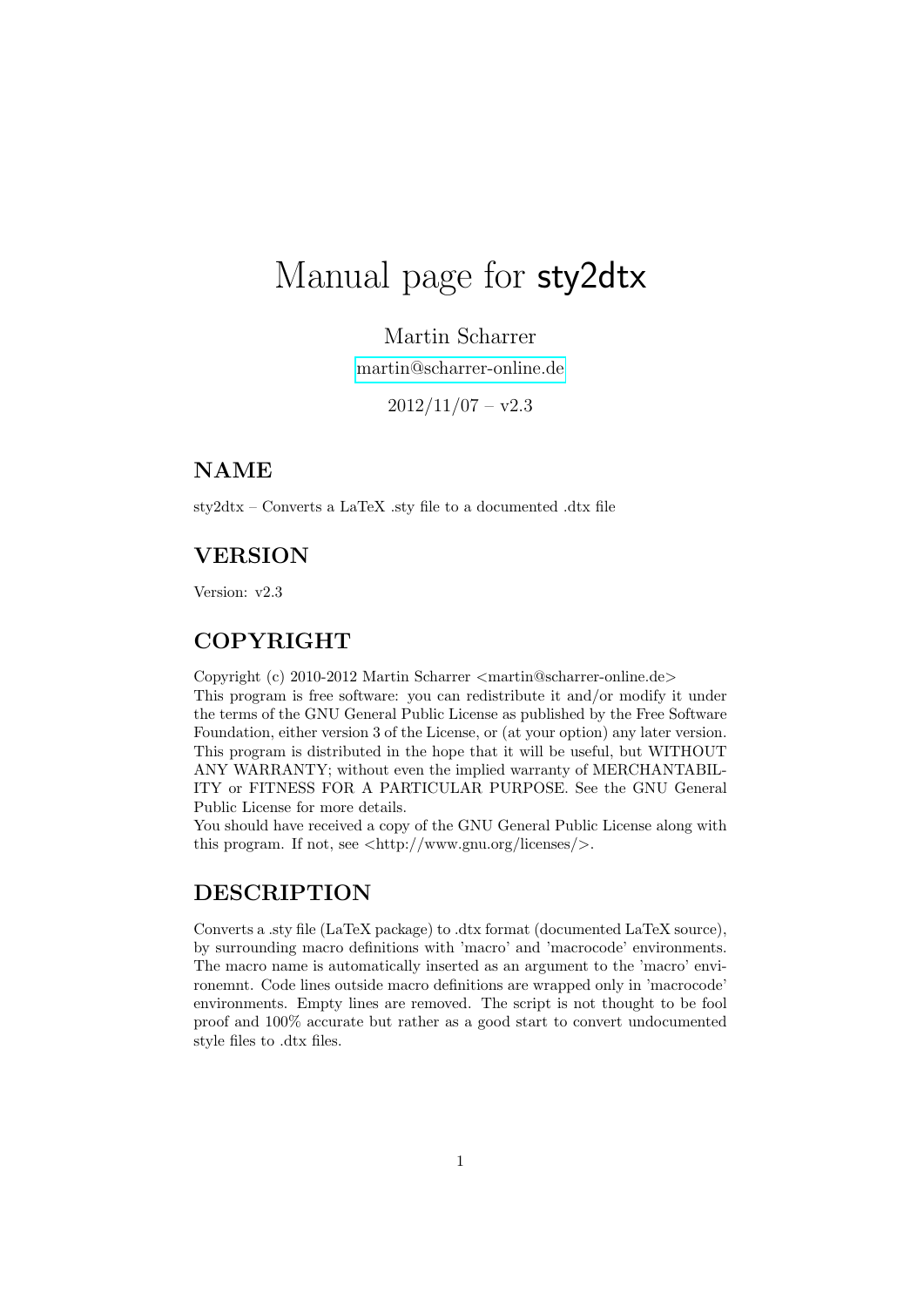#### Basic Usage

perl sty2dtx.pl infile [infile ...] outfile

or

perl sty2dtx.pl < file.sty > file.dtx

#### Supported Definitions

The following macro definitions are detected when they are at the start of a line (can be prefixed by  $\gtrdot\partial$ ,  $\longdot\partial$  and/or  $\outer$ ):

| \def                 | \edef | \gdef | \xdef                                          |
|----------------------|-------|-------|------------------------------------------------|
| \newcommand{\name}   |       |       | \newcommand*{\name}                            |
| \newcommand\name     |       |       | \newcommand*\name                              |
| \renewcommand{\name} |       |       | \renewcommand*{\name}                          |
| \renewcommand\name   |       |       | \renewcommand*\name                            |
|                      |       |       | \providecommand{\name} \providecommand*{\name} |
| \providecommand\name |       |       | \providecommand*\name                          |
| \@namedef{\name}     |       |       | <b>\@namedef\name</b>                          |

The following environment definitions are detected when they are at the start of a line:

```
\newenvironment{name} \renewenvironemnt{name} \provideenvironment{name}
```
The macro and environment definition must either end at the same line or with a '}' on its own on a line.

# USAGE

sty2dtx [<options>] [--<VAR>=<VALUE> ...] [--] [<infile(s)>] [<outfile>]

#### Files

- can be '-' for STDIN or STDOUT, which is the default if no files are given
- multiple input files are merged to one output file

## Variables

Variables can be defined using

```
--<VAR>=<VALUE>
```
or

```
--<VAR> <VALUE>
```
and will be used for substitutions in the template file.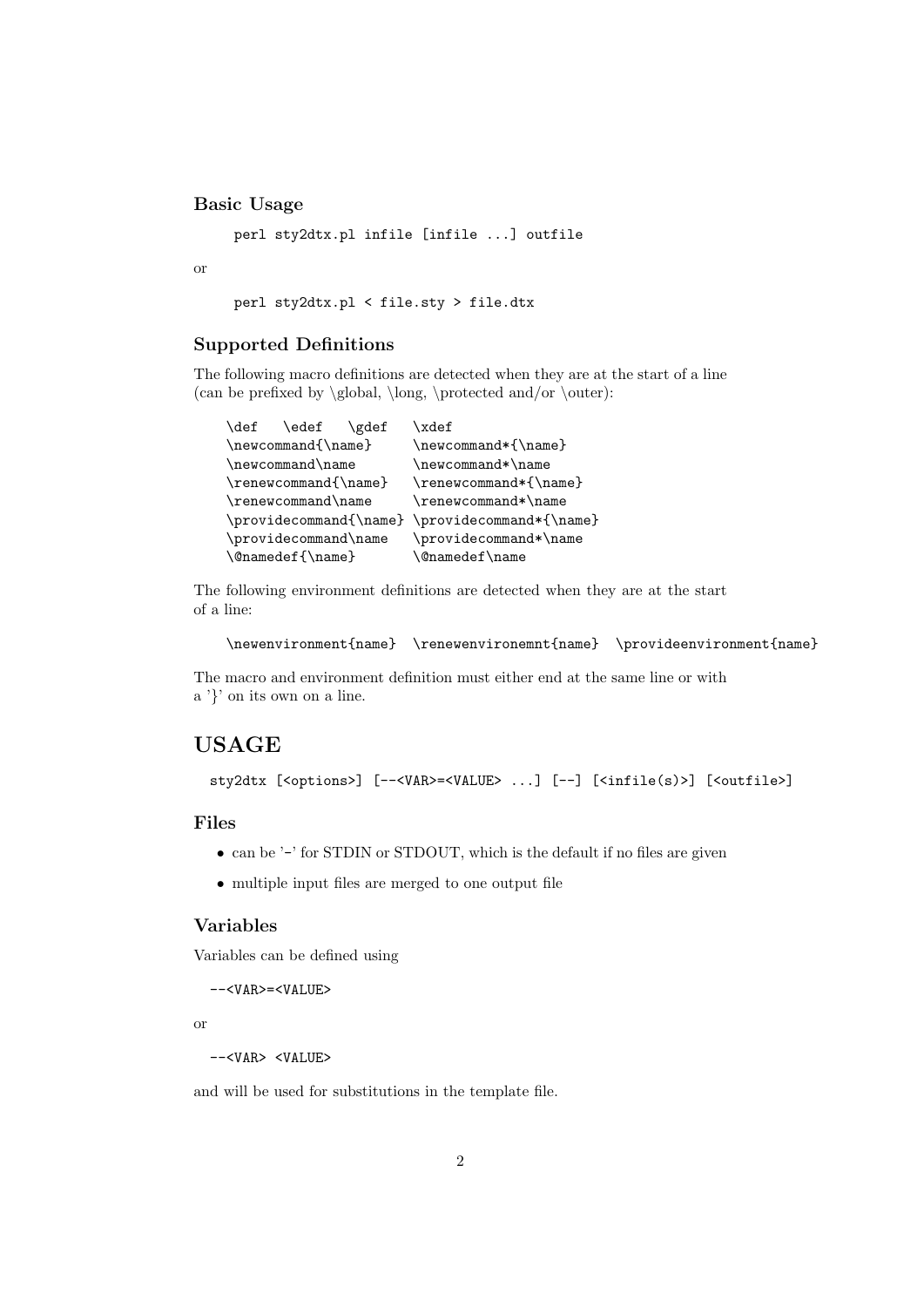Common variables:

```
author, email, maintainer, year (for copyright),
version, date, description (of package/class),
type (either 'package' default or 'class'),
filebase (automatically set from output or input file name),
```
## Options

| -h                                                      | Print this help text                                      |  |  |
|---------------------------------------------------------|-----------------------------------------------------------|--|--|
| -Н                                                      | Print extended help                                       |  |  |
| $\mathbf{-V}$                                           | Print version and copyright                               |  |  |
| -v                                                      | Be verbose                                                |  |  |
| -o output                                               | Use given file as output                                  |  |  |
| -0                                                      | Overwrite already existing output $file(s)$               |  |  |
| -В                                                      | Use basename of single input file for output file         |  |  |
| -1                                                      | Also create .ins (install) file                           |  |  |
| -c                                                      | Only use code section (like $v1.0$ )                      |  |  |
| -r                                                      | Remove existing 'macro', 'macrocode', etc. environments.  |  |  |
| -R<br>ronments.                                         | Do not remove existing 'macro', 'macrocode', etc. envi-   |  |  |
| $-i$ ins-file                                           | Create .ins file with given name                          |  |  |
| $-t$ template                                           | Use this file as template instead of the default one      |  |  |
| -T template Use this file as template for the .ins file |                                                           |  |  |
| -e file                                                 | Export default .dtx template to file and exit             |  |  |
| $-E$ file                                               | Export default .ins template to file and exit             |  |  |
| -D                                                      | Use current date as file date                             |  |  |
| $-F$ file                                               | Read more options and variables from file.                |  |  |
| -N                                                      | Do not read default config file; must be the first option |  |  |
|                                                         |                                                           |  |  |

## Config files

A default config file either named 'sty2dtx.cfg' or '.sty2dtx.cfg' is searched in the current directory, the users home directory and the directory of this script, in this order. The first one found is loaded. If none is found the 'texmf' tree is searched for a 'sty2dtx.cfg' config file. As with -F files the config file should contain one option or variable per line. Lines starting with '%' or '#' are ignored.